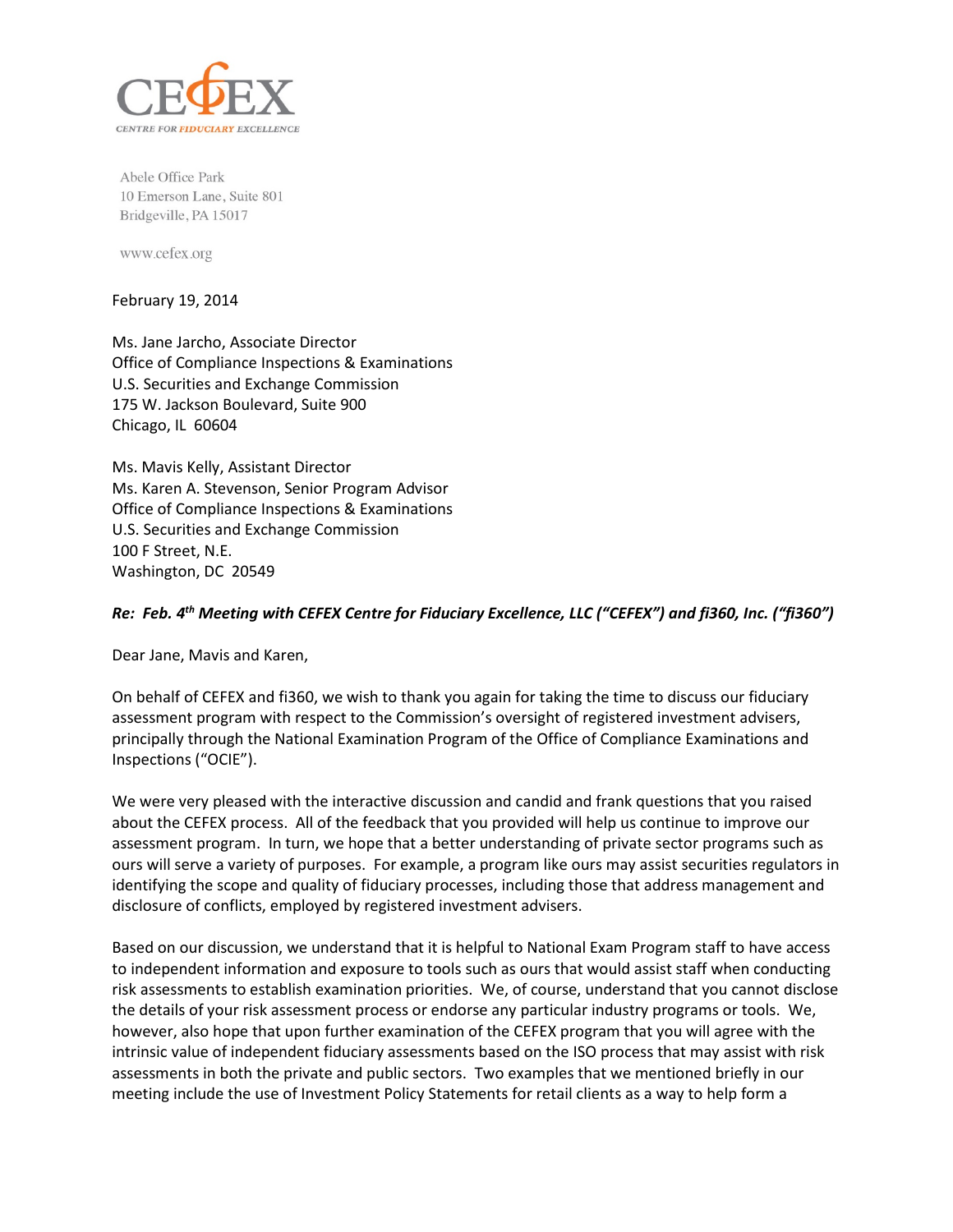Page 2 February 19, 2014

basis for suitable investment recommendations and, as a byproduct, assist SEC examiners in reviewing documentation in connection with an adviser's fiduciary duty of care under the Advisers Act; and secondly, to be able to identify, using quantitative data and other objective processes, the extent to which a firm has established a fiduciary culture of excellence.

During our meeting, you also had inquired about demographic and regulatory data regarding CEFEXregistered firms and their clients. Attached is the list of CEFEX-certified firms, which includes their registration status with the SEC, states, and other regulators along with the types of clients served by the firms. We are also planning to undertake a survey of our CEFEX registrants, and separately, of our AIF and AIFA designees and other fi360 clients, which we believe may provide more accurate data that responds to your questions. We will be happy to provide that information in the future when it becomes available.

Finally, we did not have time to discuss the technology behind the fiduciary assessment program. fi360 has developed a number of web-based quantitative tools and benchmarks that are used by our AIF and AIFA designees and others in the industry to measure risk and other factors used in developing investment recommendations and monitoring retail client portfolios (as well as designated investment alternatives in qualified retirement plans). We would be happy to provide temporary user access to a select number of OCIE staff if you are interested in more fully understanding the technology used in our assessment process. It is our standard practice to provide a 30-day free trial to anyone who is interested in learning more about our tools.

In addition, if you wish, we can add you to our distribution list so you can be notified of new CEFEX certifications. We would also be happy to respond to any other questions or comments that you may have. I can be reached directly at 416-693-9733 for anything related to CEFEX, and Duane Thompson can be reached at 301-942-0439, for questions regarding fi360's toolkits, training and designee programs.

Sincerely,

Carlos Panksep General Manager

Enclosure: CEFEX Certified Firms

cc: Mr. Andrew Bowden, Director Office of Compliance Inspection and Examinations

> Blaine Aikin, CEO Richard Lynch, President Kristina Broumand, CAO & General Counsel Duane R. Thompson, Senior Policy Analyst fi360, Inc.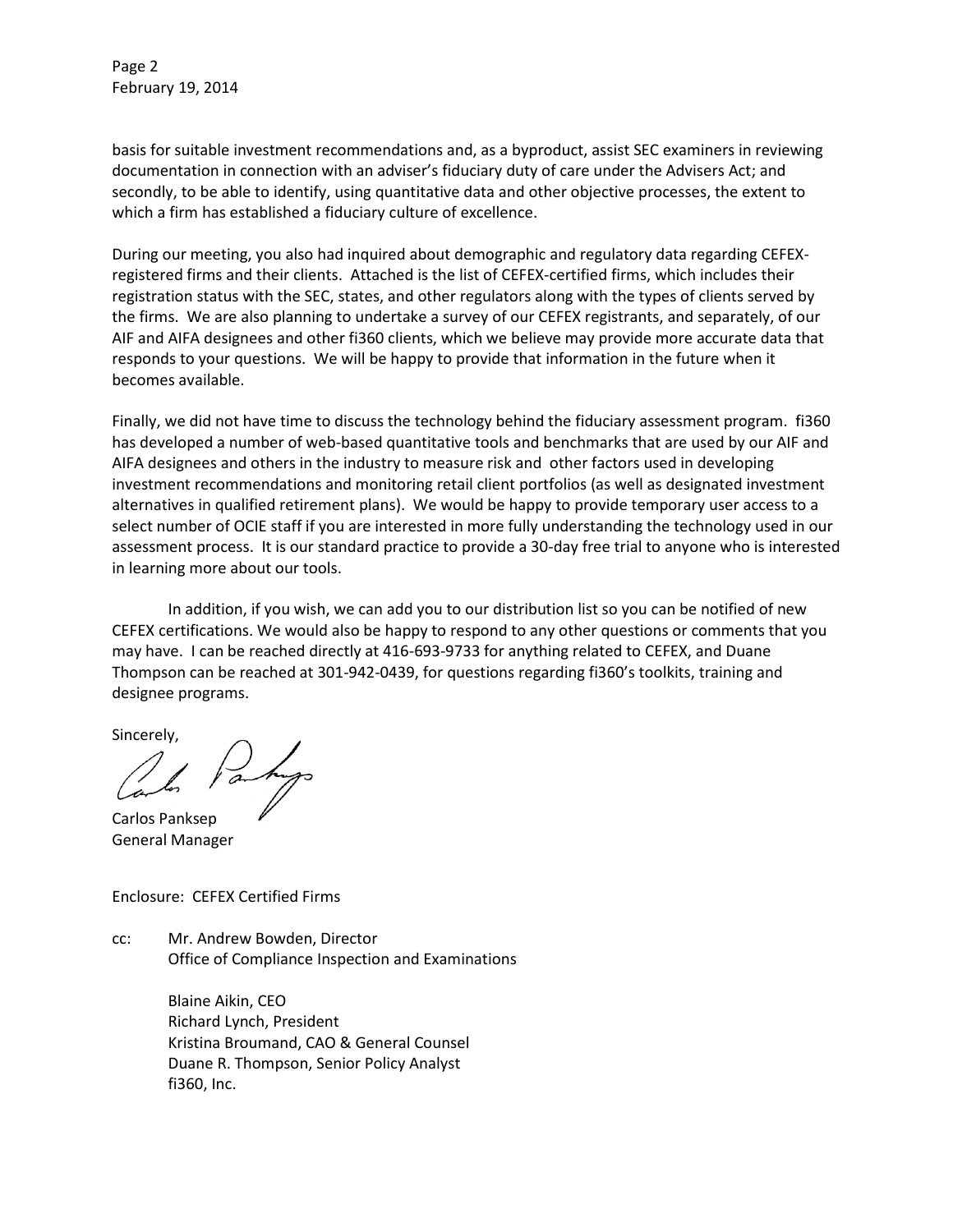| <b>CEFEX Certified Firms</b>                                                    |                          |                                                                                                                                                                                                                                                  |
|---------------------------------------------------------------------------------|--------------------------|--------------------------------------------------------------------------------------------------------------------------------------------------------------------------------------------------------------------------------------------------|
| <b>SEC Registered Firms</b>                                                     | <b>Registration Type</b> | Scope of CEFEX certification - services and clients                                                                                                                                                                                              |
| 401(k) Advisors, Inc.                                                           | <b>SEC</b>               | ERISA-qualified plan level consulting, investment due diligence, fee benchmarking and discretionary advisory<br>services within the ERISA 3(38) safe harbor                                                                                      |
| 401(k) Complete (Warren Averett Asset Management,<br>LLC)                       | SEC                      | ERISA DC Plans using its "401k Complete" process                                                                                                                                                                                                 |
| ABG Investment Services, Inc.                                                   | <b>SEC</b>               | ERISA DC plans, ERISA DB plans, non-qualified plans and 403(b) plans                                                                                                                                                                             |
| Acropolis Investment Management, LLC                                            | <b>SEC</b>               | Advisory services for High Net Worth private clients, institutional clients and ERISA DC plans                                                                                                                                                   |
| Advisor Financial Services, LLP                                                 | <b>SEC</b>               | Personal Wealth Management Services for individual, family and high net worth clients.                                                                                                                                                           |
| Barry M. Corkern & Co., Inc. (Corkern Barry M Advisory<br>Services Inc.)        | SEC                      | Investment advisory services to individuals, endowments, foundations, personal trusts and ERISA defined<br>contribution plans.                                                                                                                   |
| Beaird Harris Wealth Management, Inc.                                           | SEC                      | ERISA DB Plans, ERISA DC Plans, Personal Trusts, High Net Worth individuals, Endowments and Foundations                                                                                                                                          |
| BeManaged (Actium LLC)                                                          | <b>SEC</b>               | Investment Advisory practices related to individual investment advice given to participating retirement plan<br>participants.                                                                                                                    |
| Canon Capital Investment Advisory (P.J. Roland, Ltd.)                           | <b>SEC</b>               | ERISA defined contribution plans, section 403(b) plans, high net worth clients, and personal trusts.                                                                                                                                             |
| CapGroup Advisors, LLC                                                          | SEC                      | Retirement plans, individuals, High Net Worth, trusts, families, non-profit organizations, foundations,<br>endowments and associations.                                                                                                          |
| Carlson Capital Management, Inc.                                                | SEC.                     | Investment advisory services for affluent individuals, personal trusts, charitable remainder trusts, non-<br>profit/charitable gift funds, ERISA DB plans, ERISA DC plans, endowments, foundations and corporate-owned<br>investment accounts    |
| Cornerstone Capital Advisors, Inc. (MBS Financial<br>Planning Services, Inc.)   | <b>SEC</b>               | Participant-directed plans                                                                                                                                                                                                                       |
| CBIZ Retirement Plan Services (CBIZ Financial Solutions,<br>Inc.)               | SEC                      | ERISA DB Plans and ERISA DC Plans                                                                                                                                                                                                                |
| Commonwealth Equity Services, Inc, dba Commonwealth<br><b>Financial Network</b> | SEC                      | Registered Investment Advisor (RIA) services within the Commonwealth Financial Network Retirement Plan<br>Consulting program (RPC) including the oversight and support of Investment Advisor Representatives (IARs)<br>participating in the RPC. |
| <b>ERISA Fiduciary Advisors, Inc.</b>                                           | <b>SEC</b>               | ERISA and non-ERISA defined contribution plans serving as an ERISA §3(21) Fiduciary Adviser or an ERISA<br>§3(38) Investment Manager.                                                                                                            |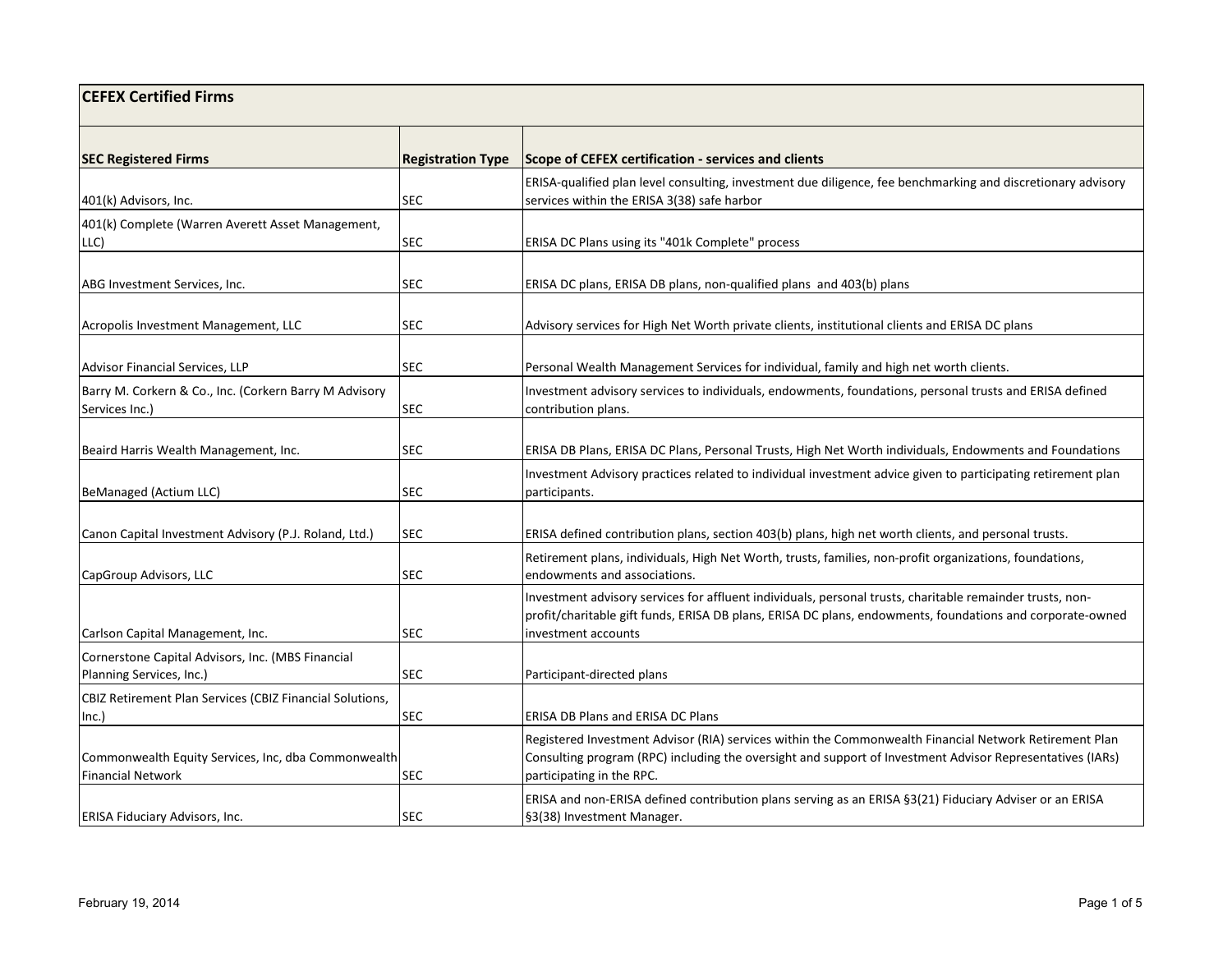| <b>CEFEX Certified Firms</b>                                                      |                          |                                                                                                                                                                                                                                                                                                                |  |
|-----------------------------------------------------------------------------------|--------------------------|----------------------------------------------------------------------------------------------------------------------------------------------------------------------------------------------------------------------------------------------------------------------------------------------------------------|--|
| <b>SEC Registered Firms</b>                                                       | <b>Registration Type</b> | Scope of CEFEX certification - services and clients                                                                                                                                                                                                                                                            |  |
| <b>Fiduciary Consulting Group, LLC</b>                                            | <b>SEC</b>               | Investment Advisory services to Plan Sponsors acting as a 3(38) investment manager using FACETS collective<br>funds to ensure proper participant investment allocation and a QDIA Safe Harbor or acting as a 3(21) co-<br>fiduciary advisor together with the Plan Sponsor and/or Investment Committee.        |  |
| FinTrust Investment Advisors, LLC (FinTrust Investment<br>Advisory Services, LLC) | SEC                      | Plan investment selection and monitoring process for ERISA plans in an open architecture mutual fund<br>environment.                                                                                                                                                                                           |  |
| Foster Group, Inc.                                                                | SEC.                     | Personal Trusts, High Net Worth individuals, Endowments, Foundations, and Corporate Owned Investments;<br>support for ERISA DC and ERISA DB plans serviced through alliance partners.                                                                                                                          |  |
| Gordon Asset Management, LLC                                                      | SEC                      | ERISA DB plans, 401(k) plans, personal trusts, high net worth individuals                                                                                                                                                                                                                                      |  |
| Guardian Capital Advisors, LLC                                                    | SEC                      | ERISA Defined Contribution and Defined Benefit Plans with a focus on Profit Sharing 401(k) Plans.                                                                                                                                                                                                              |  |
| Halbert Hargrove Global Advisors, LLC.                                            | <b>SEC</b>               | Fiduciary investment advisory services for high net worth individuals, foundations, endowments, VEBAs, and<br>ERISA DC and DB plans under ERISA 3(38).                                                                                                                                                         |  |
| Hardy Reed, LLC                                                                   | <b>SEC</b>               | ERISA DB & DC plans, 403(b), foundations, personal trusts, high net worth, and non-qualified plans.                                                                                                                                                                                                            |  |
| Hartland & Co. Investment Consultants                                             | SEC                      | ERISA DB plans, ERISA DC plans, personal trusts, high net worth individuals, eleemosynary, health care and<br>other not-for-profit organizations.                                                                                                                                                              |  |
| iCapital, LLC                                                                     | <b>SEC</b>               | Participant directed retirement plans - ERISA 3(38) and 3(21) Elite Choice™ Services                                                                                                                                                                                                                           |  |
| Ingham Russell Investment Advisors Inc.                                           | <b>SEC</b>               | ERISA DB Plans, ERISA DC Plans, Personal Trusts, High Net Worth and readiness to serve as a fiduciary adviser,<br>as defined by the Pension Protection Act of 2006.                                                                                                                                            |  |
| Interserv, LLC.                                                                   | <b>SEC</b>               | Analytical and consulting services to ERISA and non-ERISA retirement plans.                                                                                                                                                                                                                                    |  |
| Iron Financial, LLC.                                                              | <b>SEC</b>               | Discretionary investment management solutions for institutional investors, consulting firms, financial<br>intermediaries, high net worth individuals and ERISA retirement plan clients serving in an advisory and ERISA<br>3(38) investment fiduciary role                                                     |  |
| Lee Financial Group Inc.                                                          | <b>SEC</b>               | Investment Advisor including ERISA Retirement Plan Advisor                                                                                                                                                                                                                                                     |  |
| Lindner Capital Advisors Inc.                                                     | <b>SEC</b>               | Sub-Advisor for ERISA and non-ERISA retirement plans, High Net Worth individuals and institutional clients<br>providing a Turnkey Asset Management Program.(TAMP)                                                                                                                                              |  |
| <b>LPL Financial LLC</b>                                                          | <b>SEC</b>               | The scope of assessment is limited to LPL's role as a registered investment advisor solely in relation to its<br>Retirement Plan Consulting Program (RPCP) and in supporting and overseeing the investment advisory activities<br>of its independent Investment Advisor Representatives(IAR's) under the RPCP. |  |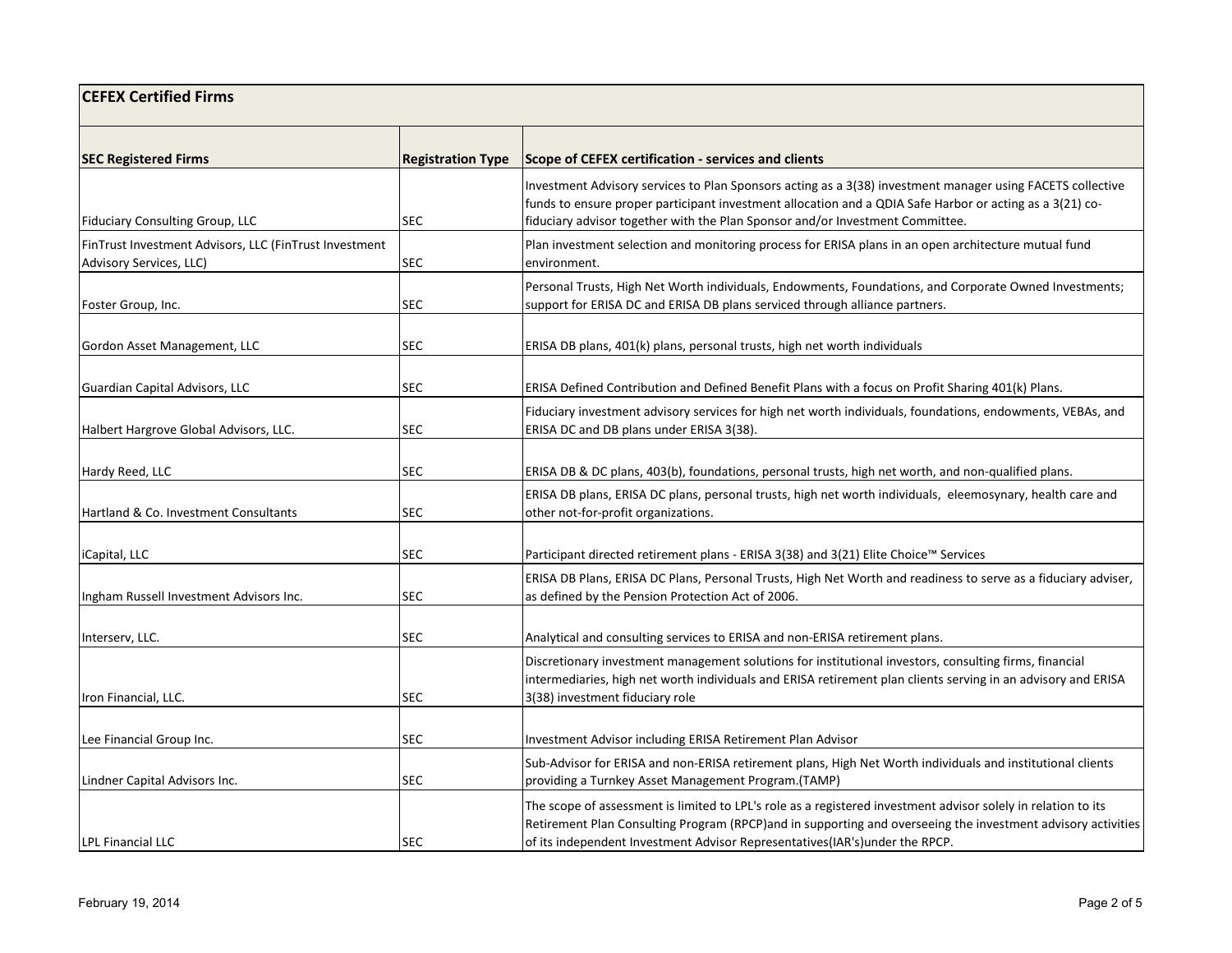| <b>CEFEX Certified Firms</b>                                 |                          |                                                                                                                                                                                                                                                                                                                                                                                                                |
|--------------------------------------------------------------|--------------------------|----------------------------------------------------------------------------------------------------------------------------------------------------------------------------------------------------------------------------------------------------------------------------------------------------------------------------------------------------------------------------------------------------------------|
| <b>SEC Registered Firms</b>                                  | <b>Registration Type</b> | Scope of CEFEX certification - services and clients                                                                                                                                                                                                                                                                                                                                                            |
| Miller / Russell & Associates, LLC                           | SEC                      | Discretionary and non-discretionary investment management services for individuals, families, endowments,<br>foundations, corporate clients and ERISA retirement plan clients serving in both a 3(21) and/or 3(38) fiduciary<br>role.                                                                                                                                                                          |
|                                                              |                          |                                                                                                                                                                                                                                                                                                                                                                                                                |
| MJM401k, LLC<br>Petersen Hastings Investment Management Inc. | SEC<br>SEC               | Participant-directed ERISA DC plans<br>ERISA DB and DC Plans, Personal Trusts, High Net Worth Individuals, 403(b) Plans, Taft Hartley Plans,<br>Foundations, Endowments and Corporate Owned Investment Accounts.                                                                                                                                                                                               |
| Plancorp, LLC                                                | <b>SEC</b>               | ERISA DC Plans, Foundations, Endowments, Personal Trusts, High Net Worth Individuals                                                                                                                                                                                                                                                                                                                           |
| Presidium Retirement Advisers, Inc.                          | <b>SEC</b>               | ERISA and non-ERISA plans, including 401k, 401(a), 415(m), 403(b), 457(b) and defined benefit plans.                                                                                                                                                                                                                                                                                                           |
| ProCourse Fiduciary Advisors, LLC                            | SEC                      | Defined Benefit and Defined Contribution Retirement Plans, both Qualified and Non-Qualified                                                                                                                                                                                                                                                                                                                    |
| Resource Consulting Group, Inc.                              | SEC                      | ERISA DC Plans, Personal Trusts, High Net Worth Individuals, Foundations, Endowments and Corporate Owned<br><b>Investment Accounts</b>                                                                                                                                                                                                                                                                         |
| Rogers Wealth Group, Inc.                                    | SEC                      | ERISA Defined Benefit and Defined Contribution Plans, including discretionary advisory services within the<br>ERISA 3(38) safe harbor, 403b/Church Exempt, Eleemosynary, Personal Trusts, High Net Worth Individuals                                                                                                                                                                                           |
| RTD Financial Advisors, Inc.                                 | SEC                      | ERISA Plans and High Net Worth individuals                                                                                                                                                                                                                                                                                                                                                                     |
| SageView Advisory Group, LLC                                 | <b>SEC</b>               | ERISA DB Plans, ERISA DC Plans, 403(b), High Net Worth                                                                                                                                                                                                                                                                                                                                                         |
| Savant Capital, LLC                                          | SEC                      | Investment advisory services for ERISA plans, 403(b)/church exempt, eleemosynary, personal trusts, and high<br>net worth                                                                                                                                                                                                                                                                                       |
| Slavic Mutual Funds Management Corporation                   | <b>SEC</b>               | <b>ERISA Defined Contribution Plans</b>                                                                                                                                                                                                                                                                                                                                                                        |
| Smart Investor                                               | <b>SEC</b>               | Investment Advisory Services for: ERISA Defined Benefit and Defined Contribution Plans, including<br>discretionary advisory services within the ERISA 3(38) and Fiduciary Adviser (PPA) safe harbors, Not-for-Profit<br>Retirement Plans including 403b and 457 Plans, Private Clients including High Net Worth Individuals, Trusts and<br>Businesses Foundations, Endowments and Charitable Remainder Trusts. |
| Soltis Investment Advisors LLC                               | SEC                      | <b>ERISA Retirement Plans and Wealth Management Services</b>                                                                                                                                                                                                                                                                                                                                                   |
| Stone Hill Fiduciary Management, LLC                         | <b>SEC</b>               | Investment advisory services for ERISA defined contribution plans.                                                                                                                                                                                                                                                                                                                                             |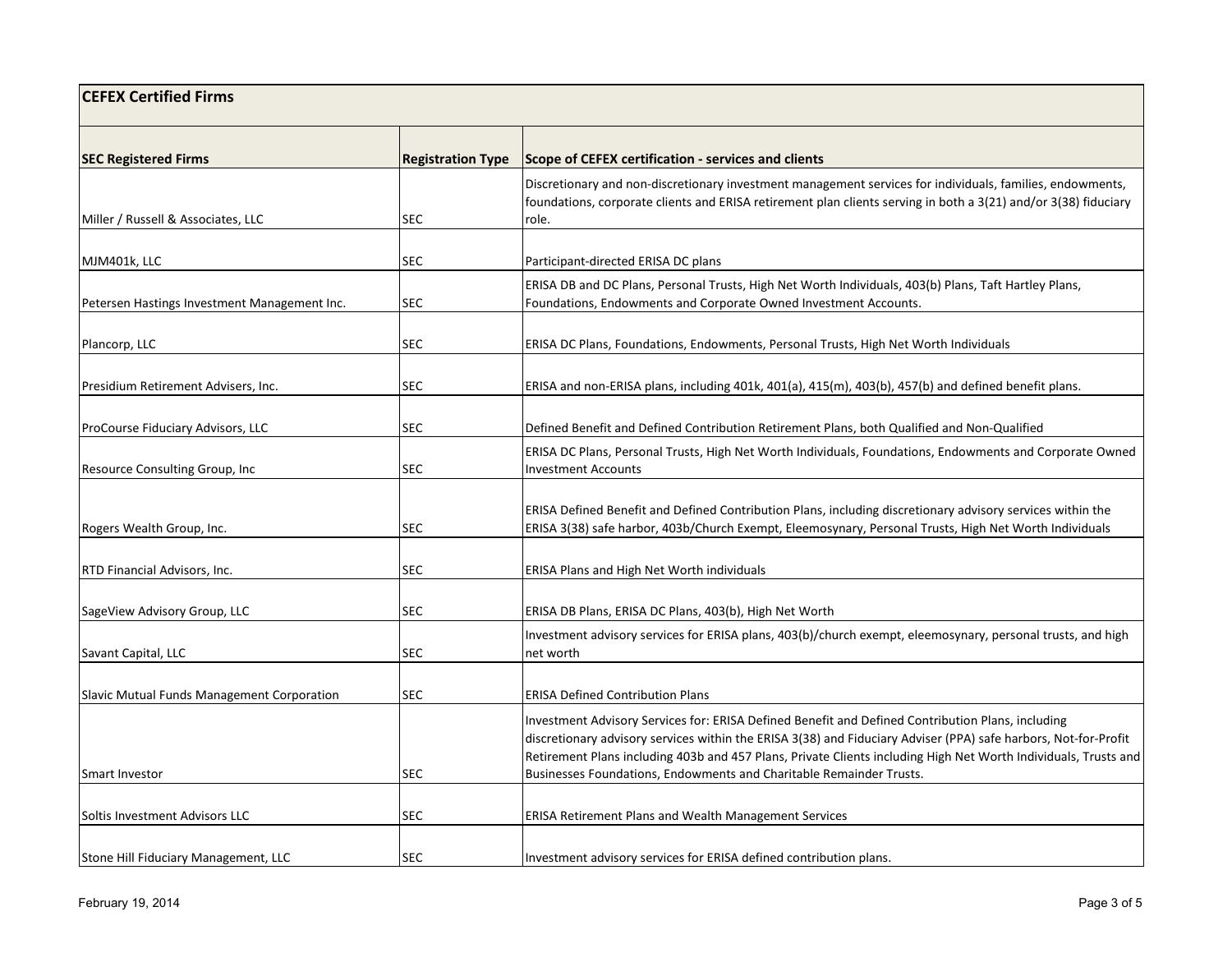| <b>CEFEX Certified Firms</b>                                                                                          |                                 |                                                                                                                                                                                                                                                                                                                                                                                                                                                                                                                                                          |  |
|-----------------------------------------------------------------------------------------------------------------------|---------------------------------|----------------------------------------------------------------------------------------------------------------------------------------------------------------------------------------------------------------------------------------------------------------------------------------------------------------------------------------------------------------------------------------------------------------------------------------------------------------------------------------------------------------------------------------------------------|--|
| <b>SEC Registered Firms</b>                                                                                           | <b>Registration Type</b>        | Scope of CEFEX certification - services and clients                                                                                                                                                                                                                                                                                                                                                                                                                                                                                                      |  |
| Wabash Capital, Inc.                                                                                                  | <b>SEC</b>                      | Investment advisory and management services to Endowments, Foundations and Retirement Plan clients<br>serving in an ERISA 3(21) advisory role and/or an ERISA 3(38) Investment Manager role                                                                                                                                                                                                                                                                                                                                                              |  |
| <b>SEC</b><br><b>Firms offering Services through</b><br><b>Registered Firms</b>                                       | <b>Registration Type</b>        | Scope of CEFEX certification - services and clients                                                                                                                                                                                                                                                                                                                                                                                                                                                                                                      |  |
| Dietz & Lynch Capital (Independent Retirement<br>Solutions, LLC)                                                      | SEC - through LPL               | Edward M. Lynch and LPL Financial, a registered investment advisor. Retirement Plan Consulting Program                                                                                                                                                                                                                                                                                                                                                                                                                                                   |  |
| Montgomery Retirement Plan Advisors, Inc. (William E.<br>Hamm & Associates, Inc. - Independent Financial<br>Partners) | SEC - through IFP               | Defined Contribution ERISA fiduciary services, including plan-level ERISA 3(38) investment management, for<br>corporate and non-profit entities; and non-ERISA fiduciary services for governmental entities.                                                                                                                                                                                                                                                                                                                                             |  |
| Fiduciary Consulting and Governance Group, Inc.<br>(services offered through Financial Telesis, Inc.)                 | SEC - through FT                | Investment Consulting Services for ERISA DC & ERISA DB Plans                                                                                                                                                                                                                                                                                                                                                                                                                                                                                             |  |
| Plexus Financial Services (services offered through<br>Commonwealth Financial Network)                                | SEC - through<br>Commonwealth   | Registered Investment Advisor to qualified retirement plans, including defined benefit, defined contribution,<br>and 403(b) plans.                                                                                                                                                                                                                                                                                                                                                                                                                       |  |
| California Corporate Retirement Services (securities<br>offered through LPL Financial)                                | SEC - through LPL               | Qualified Retirement Plan Investment Advisory Services                                                                                                                                                                                                                                                                                                                                                                                                                                                                                                   |  |
| Praxis Consulting (services offered through NFP<br>Securities, Inc.)                                                  | SEC - through NFP               | Investment Advisory Services for ERISA DB/DC Plans, High Net Worth and Corporate-Owned Accounts, ERISA<br>3(38) Investment Advisory Services provided in pooled trust accounts for ERISA DB/DC Plans.                                                                                                                                                                                                                                                                                                                                                    |  |
| Business Financial Group, LLC (services offered through<br>Commonwealth Financial Network)                            | SEC - through<br>l Commonwealth | Financial management for individuals and full-service management of corporate retirement plans. Strictly<br>intended for individuals in: California, Colorado, New Mexico, Oklahoma, Pennsylvania, Texas and Utah. No<br>offers may be made or accepted from any resident outside these states due to various state and registration<br>requirements regarding investment products and services. Securities and advisory services offered through<br>Commonwealth Financial Network, Member www.finra.org/www.sipc.org, a Registered Investment Adviser. |  |